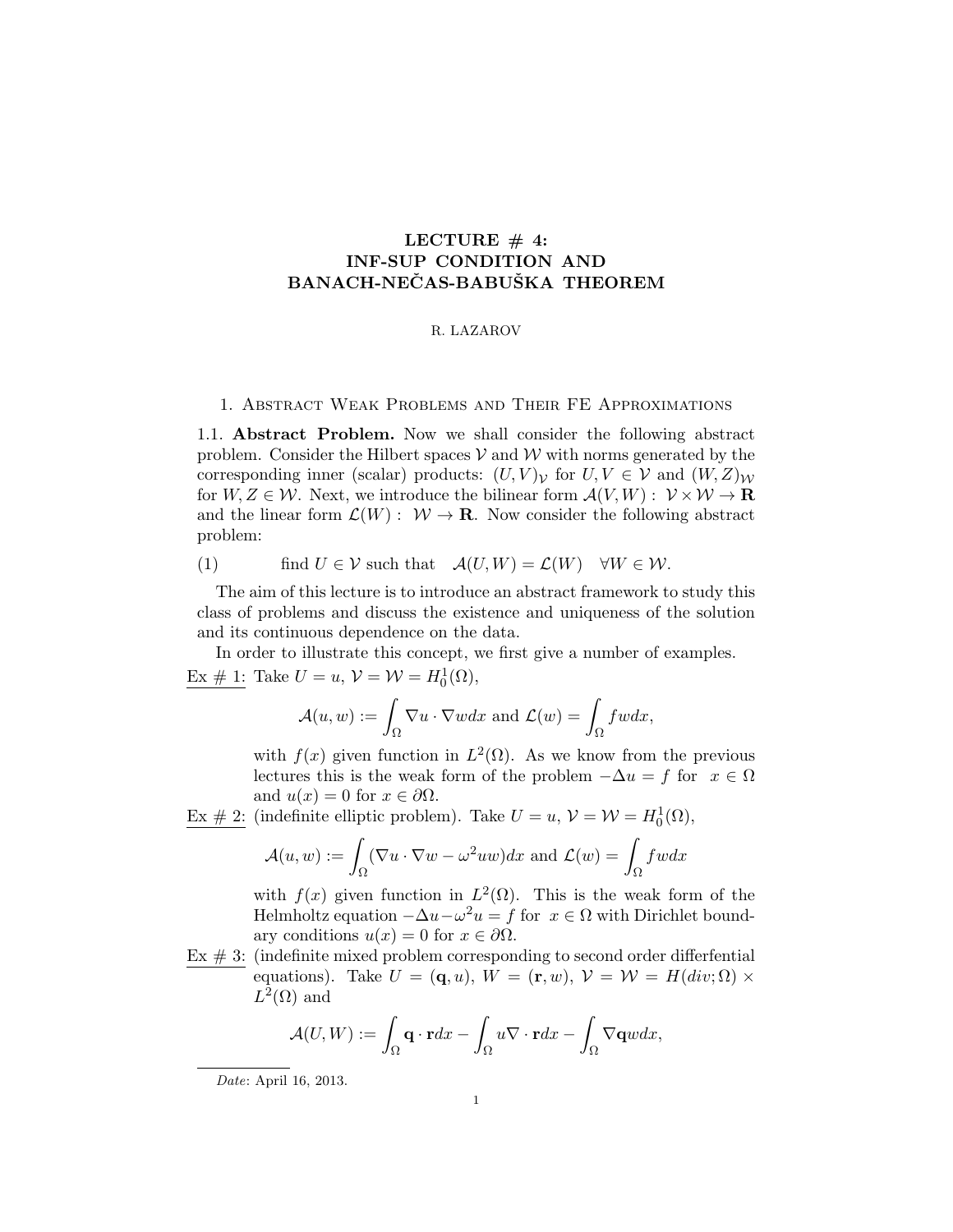and

$$
\mathcal{L}(W) := l(w) = \int_{\Omega} f w dx.
$$

This is the weak form of the mixed system corresponding to example #4 considered in Lecture # 0 with  $K(x) = I$ ,  $c(x) = 0$ .

Ex  $\#$  4: Stokes system (example  $\#$  13 of Lecture  $\#$  0) in a weak form. In this case we set  $U = (\mathbf{u}, p), \mathcal{V} = \mathcal{W} = H_0^1(\Omega) \times L_0^2(\Omega)$  (with  $L_0^2(\Omega)$ ) functions in  $L^2(\Omega)$  with zero mean value on  $\Omega$ ) and seek a pair  $(\mathbf{u}, p) \in H_0^1(\Omega) \times L_0^2(\Omega)$  that satisfies the integral identity

$$
\mathcal{A}(U, W) := \mathcal{A}(\mathbf{u}, p; \mathbf{v}, q) := (\nabla \mathbf{u}, \nabla \mathbf{v}) - (p, \nabla \cdot \mathbf{v}) - (\nabla \cdot \mathbf{u}, q) = (f, \mathbf{v})
$$
  
for all  $(\mathbf{v}, q) \in H_0^1(\Omega) \times L_0^2(\Omega)$ .

Now we introduce the main tool for our analysis. This is not the most general form, but it is enough for our purposes. The most general theorem is valid for general Banach spaces.

Theorem 1. (inf-sup) (Banach-Nečas-Babuška, Ladyzhenskaya-Babuška-Brezzi, Babuška-Brezzi) Let V and W be Hilbert spaces. The problem  $(1)$  is well-posed if and only if:

(BNB1) 
$$
\forall U \in \mathcal{V} \qquad \left(\mathcal{A}(U, W) = 0 \ \forall W \in \mathcal{W}\right) \ implies \ U = 0;
$$

(BNB2) 
$$
\exists \alpha_0 > 0: \qquad \sup_{W \in \mathcal{W}} \frac{\mathcal{A}(U, W)}{\|W\|_{\mathcal{W}}} \ge \alpha_0 \|U\|_{\mathcal{V}} \quad \forall U \in \mathcal{V}.
$$

Moreover, the following a priori estimate holds

$$
||U||_{\mathcal{V}} \leq \frac{1}{\alpha_0}\sup_{W\in \mathcal{W}}\frac{\mathcal{L}(w)}{||W||_{\mathcal{W}}}:=\frac{1}{\alpha_0}||\mathcal{L}||_{\mathcal{W}'}.
$$

Here  $\|\mathcal{L}\|_{\mathcal{W}'}$  is the norm of  $\mathcal L$  in the dual W' of W.

We are not going to prove this theorem but we shall illustrate how to use it for various boundary value problems for PDEs.

First, we note that if the bilinear form is defined on  $V \times V$  (in this case  $V = W$  and is coercive in V then it satisfies the conditions of BNB Theorem. Indeed, coercivity in  $V$  means that

$$
\mathcal{A}(U,U) \ge \alpha_0 ||U||^2_{\mathcal{V}}, \quad \alpha_0 = const > 0.
$$

Then (BNB1) follows immediately: if  $\mathcal{A}(U, W) = 0 \ \forall W \in \mathcal{W}$  holds then choosing  $W = U$  and using the coercivity we get  $0 = \mathcal{A}(U, U) \ge \alpha_0 ||U||_{\mathcal{V}} \ge 0$ implies that  $||U||_{\mathcal{V}} = 0$  and therefore  $U = 0$ .

The inf-sup condition (BNB2) follows easily as well. By choosing  $W = U$ we get

$$
\sup_{W \in \mathcal{V}} \frac{\mathcal{A}(U, W)}{\|W\|_{\mathcal{V}}} \ge \frac{\mathcal{A}(U, U)}{\|U\|_{\mathcal{V}}} \ge \frac{\alpha_0 \|U\|_{\mathcal{V}}^2}{\|U\|_{\mathcal{V}}} = \alpha_0 \|U\|_{\mathcal{V}}.
$$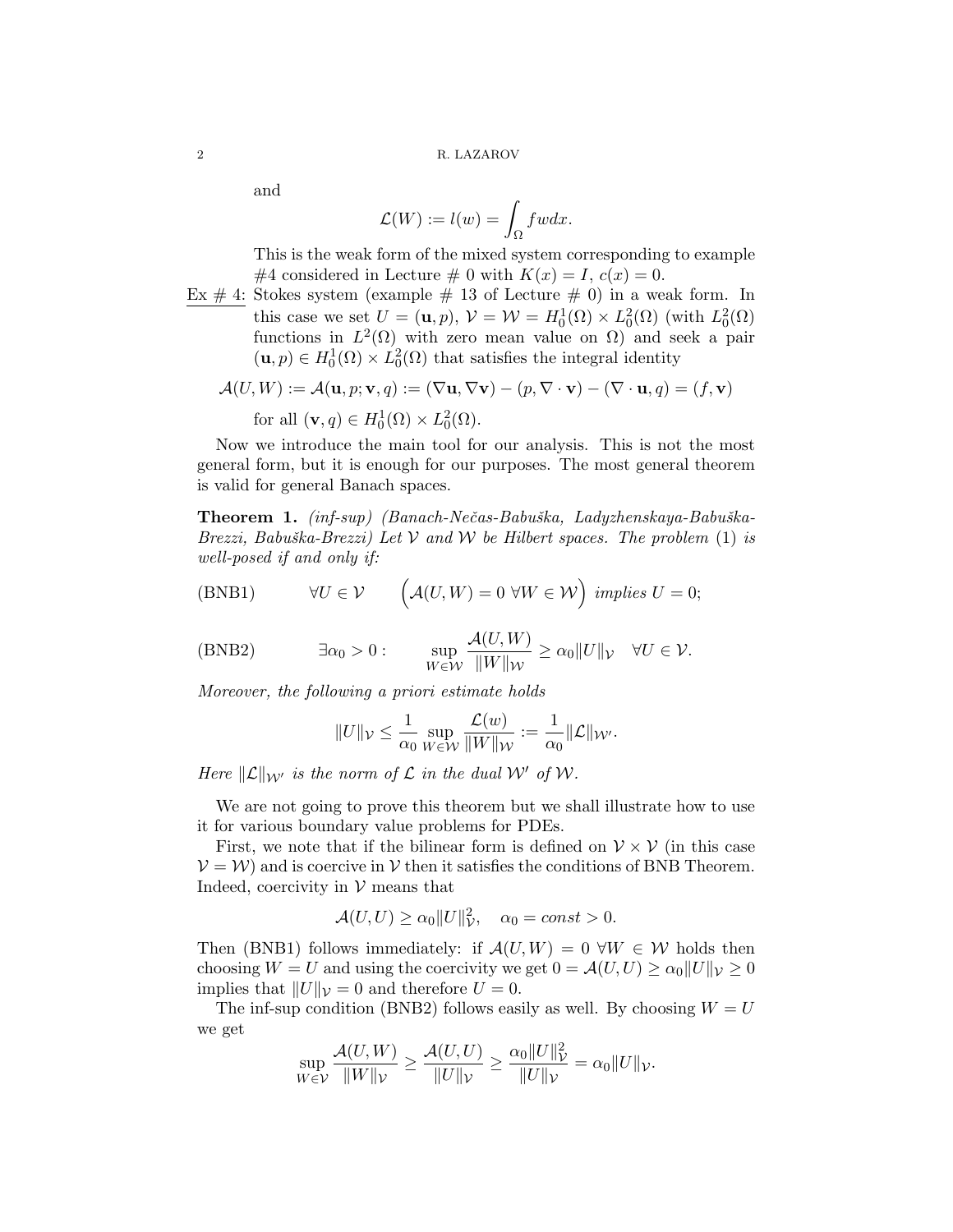1.2. Abstract Galerkin Method. Now we shall consider the Galerkin method for the problem (1). Let  $V_h \subset V$  and  $W_h \subset W$  be finite dimensional. Later we shall give particular examples of such spaces for the case of second order elliptic problem. Then the abstract Ritz-Galerkin method is:

$$
(V_h) \t\t \text{find } U_h \in \mathcal{V}_h \text{ such that } \mathcal{A}(U_h, W) = \mathcal{L}(W) \quad \forall W \in \mathcal{W}_h.
$$

Now we introduce the discrete inf-sup condition:

(BNB2<sub>h</sub>) 
$$
\exists \alpha_0^* > 0
$$
:  $\sup_{W \in \mathcal{W}_h} \frac{\mathcal{A}(U_h, W)}{\|W\|_{\mathcal{W}}} \ge \alpha_0^* \|U_h\|_{\mathcal{V}} \quad \forall U_h \in \mathcal{V}_h.$ 

**Remark 1.** Note that since  $w \in \mathcal{W}_h$  the supremum is taken in a much smaller set and the discrete inf-sup condition  $(BNB2<sub>h</sub>)$  does not follow from the infinite dimensional case (BNB2). For each particular choice of the spaces  $\mathcal{V}_h$  and  $\mathcal{W}_h$  we have to verify the condition (BNB2<sub>h</sub>).

Now we can prove the Cea's Lemma for discrete problems with indefinite bilinear forms.

**Lemma 1.** (Cea's lemma) Assume the discrete inf-sup condition  $(BNB2<sub>h</sub>)$ is satisfied. Then the abstract Galerkin method  $(V_h)$  has unique solution  $U_h \in \mathcal{V}_h$ .

If in addition the bilinear form  $A(U, W)$  is continuous with respect to both  $U \in \mathcal{V}$  and  $W \in \mathcal{W}$ , i.e. there is a constant  $c_0$  such that

$$
(2) \quad \mathcal{A}(U,W) \le c_0 \|U\|_{\mathcal{V}} \|W\|_{\mathcal{W}},
$$

then this solution satisfies the estimate

(3) 
$$
||U - U_h||_{\mathcal{V}} \leq \left(1 + \frac{c_0}{\alpha_0^*}\right) \inf_{V \in \mathcal{V}_h} ||U - V||_{\mathcal{V}}.
$$

*Proof.* We first note that the finite dimensional problem  $(V_h)$  is a square system of linear algebraic equations for the unknown degrees of freedom. Then a discrete variant of the condition (BNB1) is equivalent to non-singularity of the corresponding matrix. The discrete variant of the inf-sup condition (BNB2) is equivalent to the non-singularity of the transposed matrix. But as we know, for square matrices non-singularity of the matrix is equivalent to the non-singularity of its transposed. Therefore in the finite dimensional case we need only the inf-sup condition. Note that inf-sup conditions ensures more than the non-singularity of the matrix, it guarantees that the lowest eigenvalue is bounded away from 0 uniformly in h.

Since the matrix of the corresponding system is non-singular, the problem  $(V_h)$  has unique solution  $U_h$ . Also  $W_h \subset W$  and in (1) we can take  $W \in W_h$ to get

$$
\mathcal{A}(U, W) = \mathcal{L}(W)
$$
 and  $\mathcal{A}(U_h, W) = \mathcal{L}(W) \quad \forall W \in \mathcal{W}_h$ ,

which leads to the well-known Galerkin orthogonality

$$
\mathcal{A}(U - U_h, W) = 0 \qquad \forall W \in \mathcal{W}_h.
$$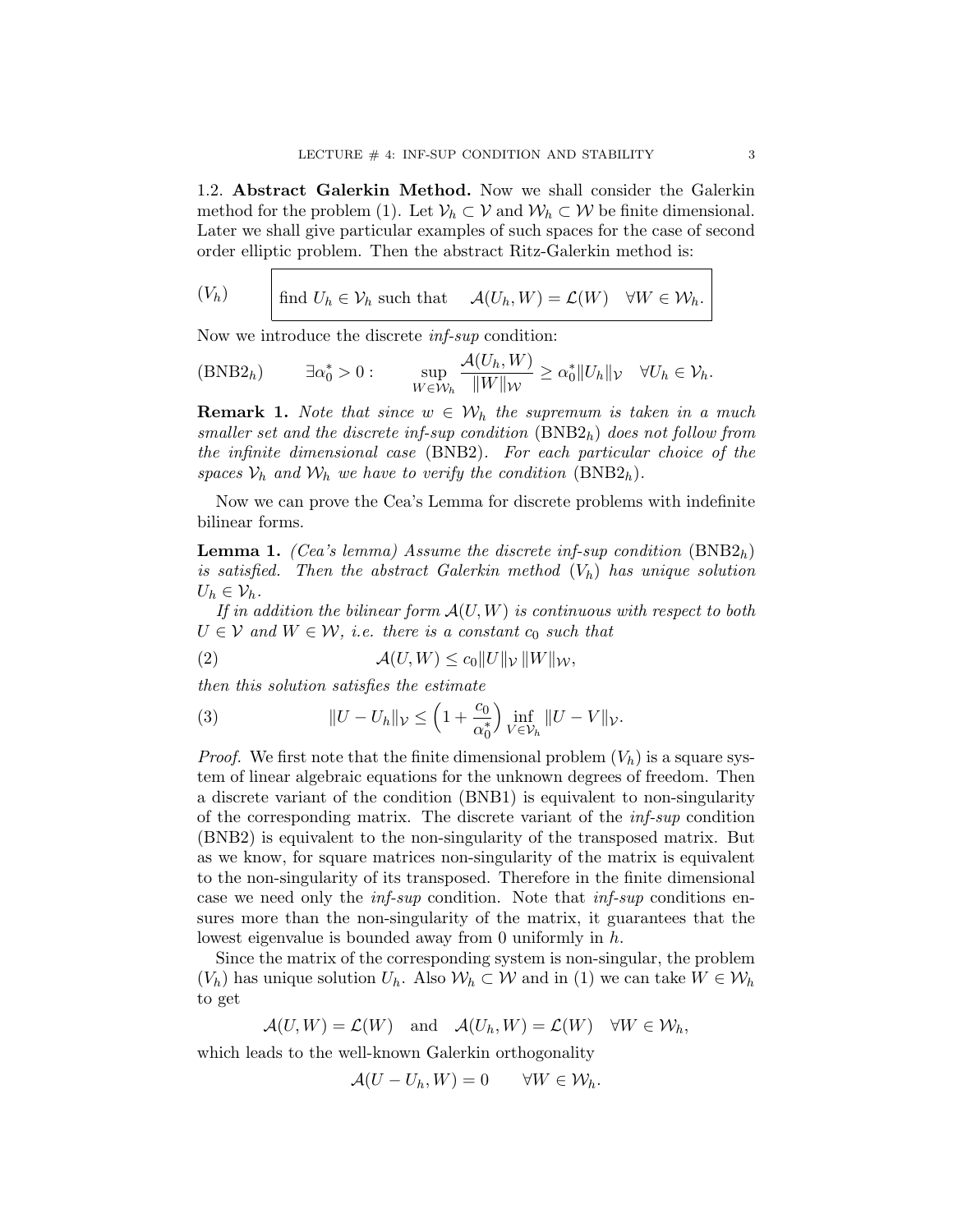Now let V be an arbitrary function in  $\mathcal{V}_h$ . Then by the discrete inf-sup condition  $(BNB2<sub>h</sub>)$  and by Galerkin orthogonality we have

$$
\alpha_0^* \|U_h - V\| \le \sup_{W \in \mathcal{W}_h} \frac{\mathcal{A}(U_h - V, W)}{\|W\|_{\mathcal{W}}} = \sup_{W \in \mathcal{W}_h} \frac{\mathcal{A}(U - V, W)}{\|W\|_{\mathcal{W}}}.
$$

The continuity (2) ensures that  $\mathcal{A}(U - V, W) \leq c_0 ||U - V||_{\mathcal{V}} ||W||_{\mathcal{W}}$  and therefore

$$
\alpha_0^* \|U_h - V\| \le c_0 \|U - V\|_{\mathcal{V}} \quad \text{for any} \ \ V \in \mathcal{V}_h.
$$

Now by triangle inequality and the above estimate we get for any  $V \in \mathcal{V}$ :

$$
||U - U_h||_{\mathcal{V}} \le ||U - V||_{\mathcal{V}} + ||V - U_h||_{\mathcal{V}} \le \left(1 + \frac{c_0}{\alpha_0^*}\right)||U - V||_{\mathcal{V}}.
$$

Taking infimum in  $V \in V_h$  we get the desired result.  $\Box$ 

# 2. Application to Indefinite Elliptic Problems

Now let us illustrate the use of this theorem on Example 2 by choosing  $\Omega = (0, 1)$  and taking  $\omega = 5$ . Then the problem is: find  $u \in H_0^1(0, 1)$  such that

$$
\mathcal{A}(u, w) := \int_0^1 (u'w' - 25uw) dx = \int_0^1 fw \, dx \quad \forall w \in H_0^1(0, 1).
$$

Obviously, taking  $u(x) = \sin(\pi x)$  (which is obviously in  $H_0^1(0,1)$  we get  $\mathcal{A}(u, u) = \int_0^1 (\pi^2 \cos^2(\pi x) - 25 \sin^2(\pi x)) dx < 0$ . Therefore, the form is not coercive in  $H_0^1(0,1)$ . However, this problem is well posed, a result that will follow from BNB Theorem.

The condition (BNB1) is obviously satisfied since  $\mathcal{A}(u, w) = 0$  for all  $w \in H_0^1(0,1)$  is equivalent to  $-u''(x) = 25u$  and  $u(0) = u(1) = 0$ . We know that the problem  $-u''(x) = \lambda^2 u$  and  $u(0) = u(1) = 0$  has infinitely many solution  $u_n = \sin(\lambda_n x), \lambda_n = \pi n, n = 1, 2, \dots$  called eigenpairs, and these are all nontrivial solutions of the problem. But  $5 \neq \lambda_n$  for any n and therefore the above problem must have the solution  $u(x) \equiv 0$ , this means that the condition (BNB1) is satisfied.

More difficult is to show the *inf-sup* condition (BNB2). This we shall do in the more general case of indefinite problems. This will follow from the more general result we shall state below.

**Theorem 2.** Assume that the bilinear form  $\mathcal{A}(u, v)$  defined on  $H_0^1(\Omega) \times$  $H_0^1(\Omega)$  satisfies:

(a) Görding inequality, i.e. for some constants  $\alpha > 0$  and  $\beta > 0$ 

(4) 
$$
\mathcal{A}(u, u) \ge \alpha \|u\|_{H^1}^2 - \beta \|u\|_{L^2}^2 \quad \forall u \in H_0^1;
$$

(b) if  $u \in H_0^1(\Omega)$  satisfy  $\mathcal{A}(u, v) = 0$   $\forall v \in H_0^1(\Omega)$  then  $u \equiv 0$ . Then there is a constant  $\alpha_0 > 0$  such that

(5) 
$$
\sup_{v \in H_0^1} \frac{\mathcal{A}(u, v)}{\|v\|_{H_0^1}} \ge \alpha_0 \|u\|_{H_0^1}.
$$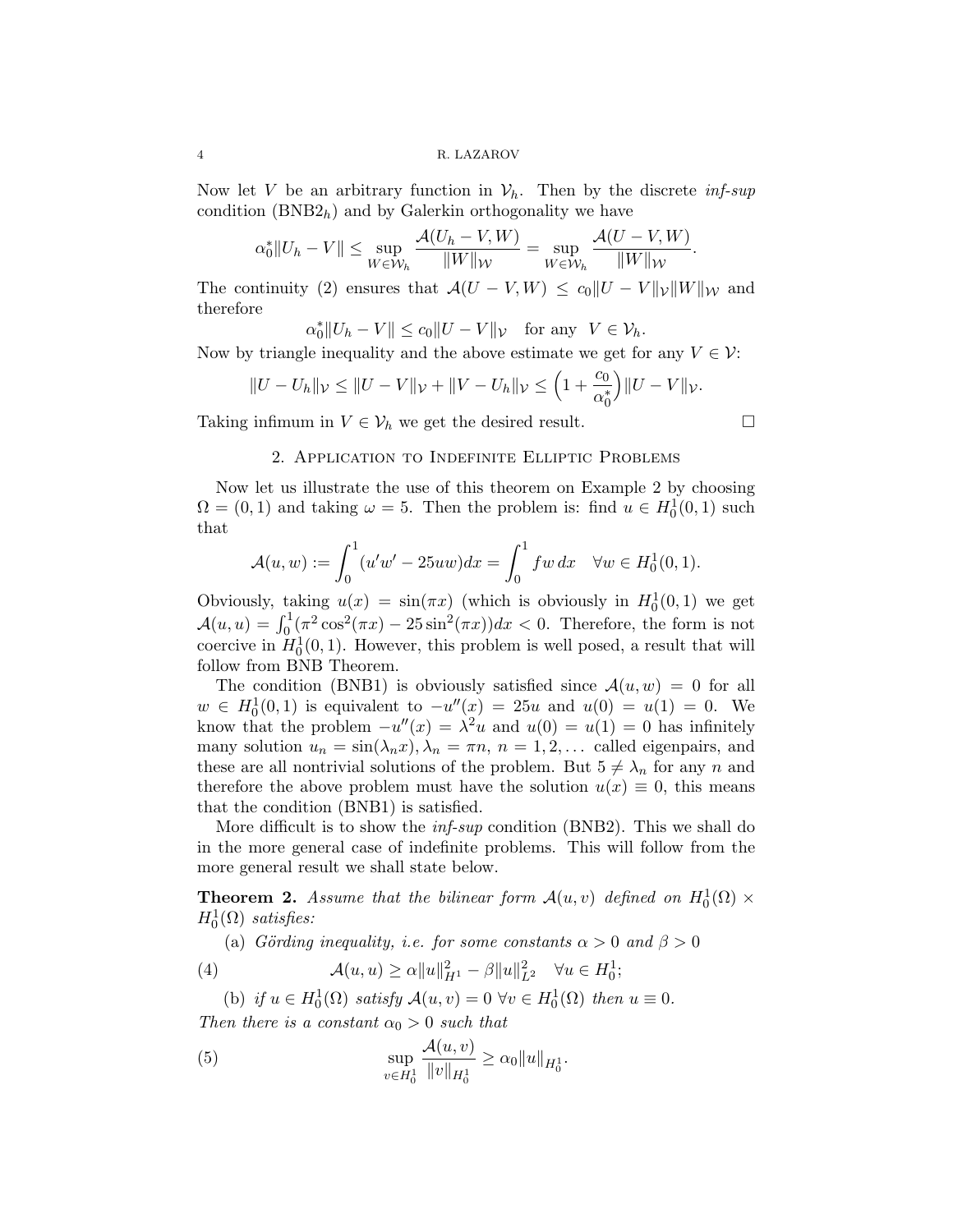Before proving this theorem let us apply it to the Helmholtz problem of Example # 2 with  $\mathcal{A}(u, v) = (\nabla u, \nabla v) - \omega^2(u, v)$ . Then Görding inequality follows immediately

$$
\mathcal{A}(u, u) \ge \int_{\Omega} (|\nabla u|^2 + u^2) dx - (\omega^2 + 1) \int_{\Omega} u^2 dx = ||u||_{H^1}^2 - (\omega^2 + 1) ||u||_{L^2}^2.
$$

If  $\omega^2$  is not an eigenvalue of the operator  $-\Delta$  with homogeneous Dirichlet boundary conditions, then  $\mathcal{A}(u, v) = 0$  for all  $v \in H_0^1$  implies  $u \equiv 0$ . Thus, Helmholtz problem for  $\omega^2$  not an eigenvalue of  $-\Delta$  has weak formulation with a bilinear form that satisfies the *inf-sup* condition.

*Proof.* Assume that (5) does not hold. This means that for any n we can find  $u_n$  such that

$$
\sup_{v \in H_0^1} \frac{\mathcal{A}(u_n, v)}{\|v\|_{H_0^1}} \leq \frac{1}{n} \|u_n\|_{H_0^1}.
$$

Obviously we can take  $||u_n||_{H_0^1} = 1$ . Thus, we have a sequence  $\{u_n\}_{n=1}^{\infty}$ ,  $||u_n||_{H^1} = 1$ . Since  $\{u_n\}$  is bounded in  $H^1$  and the space  $H^1$  is compactly embedded in  $L^2$  we can extract a sub-sequence  $\{u_k\}_{k=1}^{\infty}$  that converges in  $L^2(\Omega)$  to its limit  $u_0 \in L^2(\Omega)$ . Then

$$
0 \leq \sup_{v \in H_0^1} \frac{\mathcal{A}(u_n, v)}{\|v\|_{H_0^1}} = \sup_{v \in H_0^1, \|v\|_{H^1} = 1} \mathcal{A}(u_n, v) \leq \frac{1}{n}.
$$

This implies  $0 \leq \mathcal{A}(u_n, v) \leq \frac{1}{n}$  $\frac{1}{n}$  for any  $v \in H^1$  and  $\mathcal{A}(u_n, u_n) \to 0$  when  $n \to \infty$ . Taking the limit in the first inequality we get

$$
0 = \lim_{n \to \infty} \mathcal{A}(u_n, v) = \mathcal{A}(u_0, v) \quad \forall v \in H_0^1.
$$

By assumption (b)  $u_0 = 0$  as an element in  $L^2(\Omega)$  and therefore  $||u_0||_{L^2} = 0$ . However, by Görding inequality  $(4)$  we have

$$
\frac{1}{n} \geq \mathcal{A}(u_n, u_n) \geq \alpha ||u_n||_{H^1}^2 - \beta ||u_n||_{L^2}^2.
$$

By taking limit when  $n \to \infty$  and using the following facts  $||u_n||_{H^1} = 1$ , and  $\lim_{n\to\infty}||u_n||_{L^2} = 0$  we get an obvious contradiction

$$
0 = \lim_{n \to \infty} \mathcal{A}(u_n, u_n) \ge \alpha > 0.
$$

This completes the proof.

**Remark 2.** We remark that every second order elliptic problem falls into the class of probems covered by the above Theorem as long as the zero is not an eigenvalue of the corresponding operator.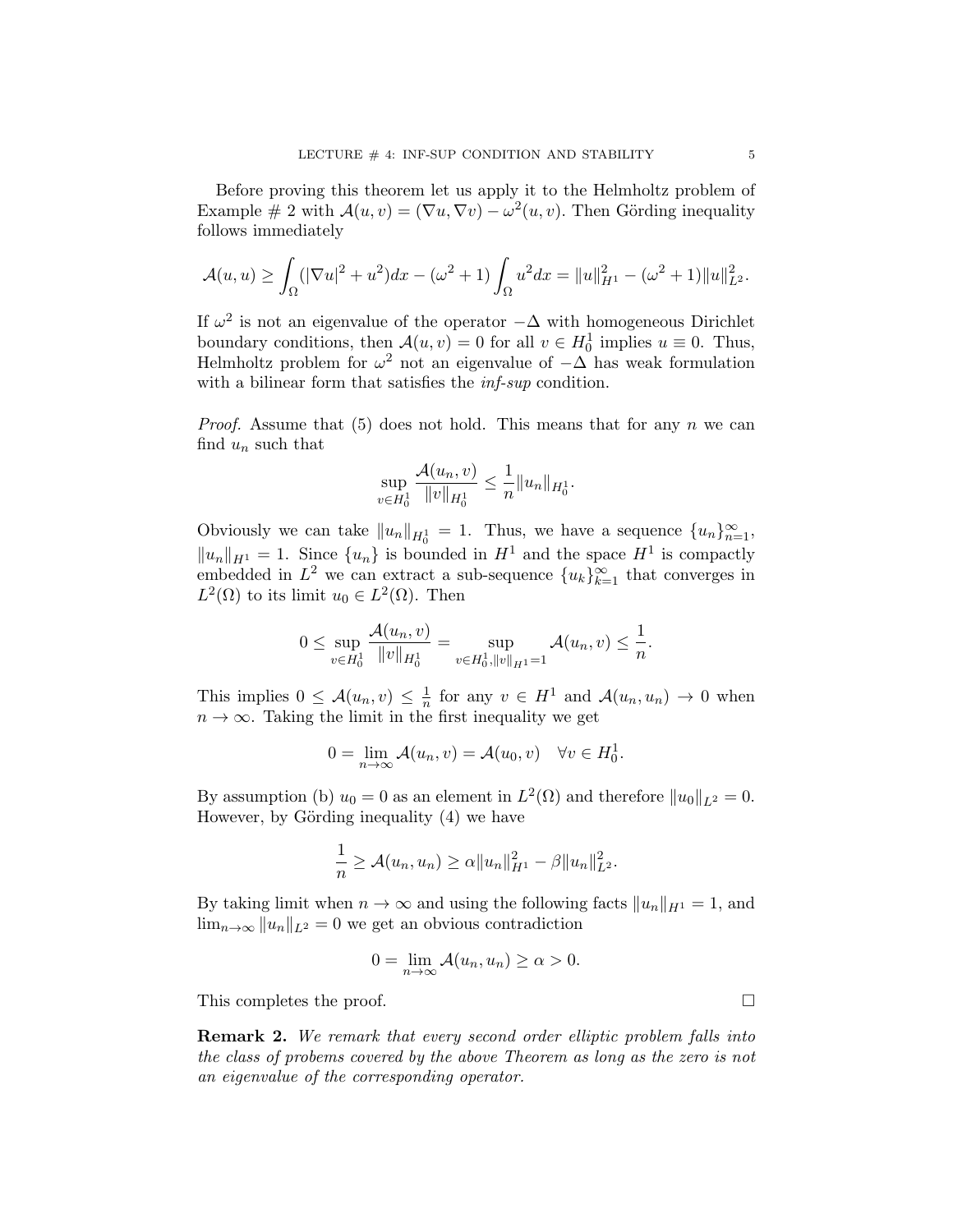#### 6 R. LAZAROV

#### 3. FEM for Indefinite Elliptic Problems

3.1. Problem Formulation. Now we consider the general second order elliptic problem

(V) find 
$$
u \in H_0^1(\Omega)
$$
 such that  $\mathcal{A}(u, v) = \mathcal{L}(v), \forall v \in H_0^1(\Omega)$ ,

where

$$
\mathcal{A}(u,v) = \int_{\Omega} \left( K(x) \nabla u \cdot \nabla v - u \mathbf{b}(x) \cdot \nabla v + c(x) u v \right) dx, \ \mathcal{L}(v) = \int_{\Omega} f v dx.
$$

Recall that we have assumed that  $K(x)$  is a symmetric uniformly in  $\Omega$ positive definite matrix. Then it is easy to show that the bilinear form satisfies Görding inequality (this is left as an exercise). We assume that  $\mathcal{A}(u, v) = 0$  for all  $v \in H_0^1(\Omega)$  implies  $u = 0$ . Then according to Theorem 2 the problem  $(V)$  has unique solution.

Now we consider FEM for this problem using linear finite elements over a partition of the domain  $\Omega$  into triangles. Let  $\mathcal{V}_h \subset H_0^1(\Omega)$  be the corresponding finite element space. Then the FEM for the problem (V) is:

$$
(V_h) \t\t \text{find } u_h \in \mathcal{V}_h \text{ such that } \mathcal{A}(u_h, v) = \mathcal{L}(v), \ \forall \ v \in \mathcal{V}_h \ .
$$

The main question is whether this problem is well posed and if so, what is the error bound for the FE solution.

To simplify the exposition we note that  $\mathcal{V}_h \subset H_0^1(\Omega) := \mathcal{V}$  and it inherits the norm in  $H_0^1$  so that  $||u_h||_{\mathcal{V}} = ||u_h||_{H^1}$ . Now we prove the following theorem:

**Theorem 3.** If  $h \leq h_0$ , where  $h_0$  is sufficiently small (depending on  $\Omega$ , coefficients of the differential equation, etc), then there is an independent of h constant  $\alpha_0^*$ , such that the discrete inf-sup condition is valid, namely

(6) 
$$
\forall u_h \in \mathcal{V}_h: \qquad \sup_{v \in \mathcal{V}_h} \frac{\mathcal{A}(u_h, v)}{\|v\|_{\mathcal{V}}} \ge \alpha_0^* \|u_h\|_{\mathcal{V}}.
$$

Proof. For the proof we shall need the following facts:

(1) the bilinear form  $\mathcal{A}(\cdot, \cdot)$  is continuous in V, i.e. it satisfies the estimate

$$
\mathcal{A}(v,w) \le C ||v||_{H^1} ||w||_{H^1}, \quad \forall v, w \in \mathcal{V};
$$

(2) Ritz-projection  $R_h v \in V_h$  of a function  $v \in V$  defined as the solution to the FE problem  $(\nabla R_h v, \nabla \phi) = (\nabla v, \nabla \phi)$ ,  $\forall \phi \in \mathcal{V}_h$  is stable in  $H^1$ , that is

 $c_1 \|R_h v\|_{H^1} \leq \|v\|_{H^1}$ , with  $c_1 > 0$ ,

and approximates  $v$  in  $L^2$ -norm by satisfying

$$
||v - R_h v||_{L^2} \leq Ch ||v||_{H^1}
$$
, with  $C > 0$ .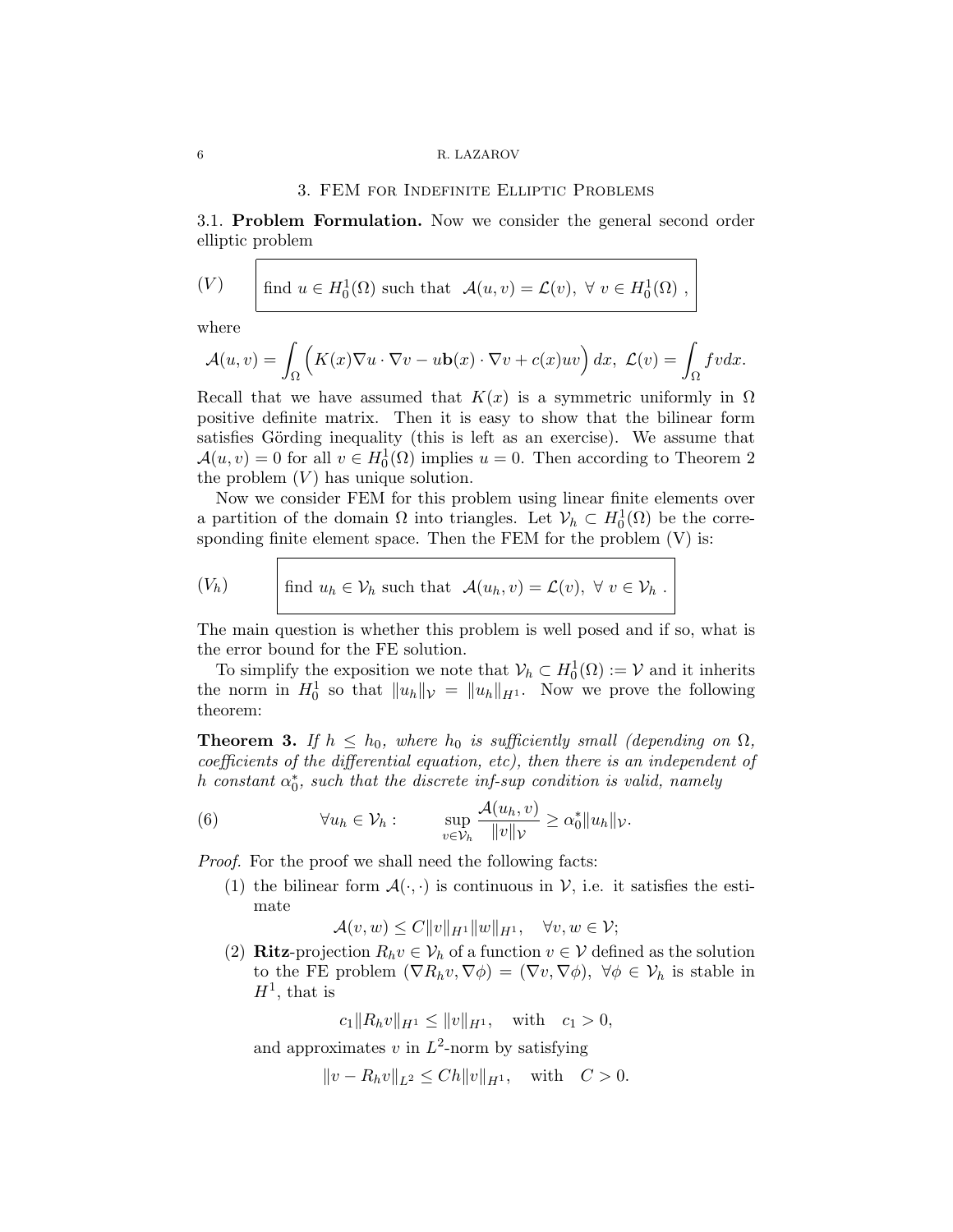Now since  $u_h \in H^1$  we use the *inf-sub* condition established in Theorem 2 an proceed as follows

$$
\alpha_0\|u_h\|_{H^1}\leq \sup_{v\in H_0^1}\frac{\mathcal{A}(u_h,v)}{\|v\|_{H^1}}\leq \sup_{v\in H_0^1}\frac{\mathcal{A}(u_h,v-R_hv)}{\|v\|_{H^1}}+\sup_{v\in H_0^1}\frac{\mathcal{A}(u_h,R_hv)}{\|v\|_{H^1}}.
$$

By using the definition of the Ritz projection,  $(\nabla (R_hu - u), \nabla v) = 0$  for all  $v \in V_h$ , the continuity of the bilinear form, and the approximation property of the Ritz projection, that is  $||R_hv - v||_{L^2} \le ch||v||_{H^1}$ , for the first term we get

$$
\sup_{v \in H_0^1} \frac{\mathcal{A}(u_h, v - R_h v)}{\|v\|_{H^1}} = \sup_{v \in H_0^1} \frac{-\omega^2(u_h, v - R_h v)}{\|v\|_{H^1}} \leq \sup_{v \in H_0^1} \frac{C \|u_h\|_{H^1} \|v - R_h v\|_{L^2}}{\|v\|_{H^1}} \leq C h \|u_h\|_{H^1}.
$$

For the second term we use the stability of Ritz-projection to get

$$
\sup_{v \in H_0^1} \frac{\mathcal{A}(u_h, R_h v)}{\|v\|_{H^1}} \le \sup_{v \in H_0^1} \frac{\mathcal{A}(u_h, R_h v)}{c_1 \|R_h v\|_{H^1}} = \frac{1}{c_1} \sup_{v \in \mathcal{V}_h} \frac{\mathcal{A}(u_h, v)}{\|v\|_{H^1}}
$$

As a result we get

$$
(\alpha_0 - Ch) \|u_h\|_{H^1} \leq \frac{1}{c_1} \sup_{v \in \mathcal{V}_h} \frac{\mathcal{A}(u_h, v)}{\|v\|_{H^1}},
$$

which produces the desired result for sufficiently small  $h$ . For example, if  $h_0 = \frac{\alpha_0}{2C}$  we get  $\alpha_0^* = \frac{c_1 \alpha_0}{2}$ . В последните последните последните последните последните последните последните последните последните последн<br>В последните последните последните последните последните последните последните последните последните последнит

**Remark 3.** We have used the estimate  $||v - R_hv||_{L^2} \leq Ch||v||_{H^1}$ , which is valid if the solution of the elliptic problem  $(\nabla v, \nabla \phi) = (f, v)$  has full regularity. This means that  $u \in H^2(\Omega)$ . This is the case of convex domain  $\Omega$  with polygonal boundary. For non-convex domains however, the estimate is not valid. But in this case we can prove an estimate  $||v - R_hv||_{L^2} \le$  $C h^{\frac{1}{2}} \|v\|_{H^1}$ , which will also lead to the desired inf-sup condition.

As a result of this theorem we have the following result:

**Theorem 4.** The solution of the problem  $(V_h)$  exists and satisfies the a priori estimate

$$
||u_h||_{H^1} \leq \frac{1}{\alpha_0^*} ||f||_{L^2}.
$$

3.2. Error Analysis. The error analysis follows in a standard way from Cea's Lemma. Now taking v to be the finite element interpolate  $\Pi_h u \in V_h$ and using the approximation properties of the interpolate,

$$
||u - \Pi_h u||_{\mathcal{V}} \le Ch ||u||_{H^2}
$$

we get the desired error estimate:  $||u_h - u||_{H^1} \leq Ch||u||_{H^2}$ .

In this lecture we used the approximation property (7) of the finite element interpolate of a function  $u \in H^2(\Omega)$ . In the next lecture we shall